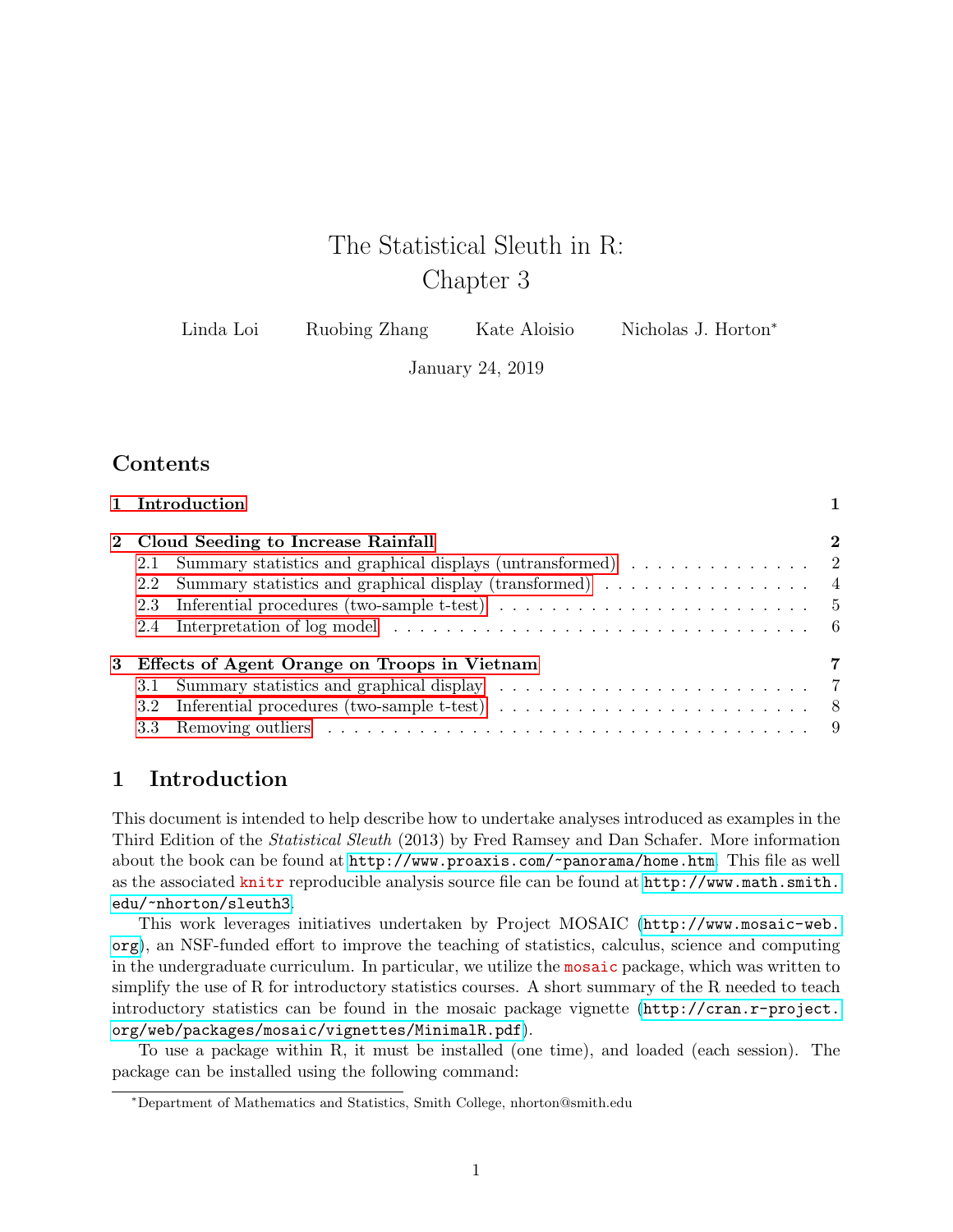#### 2 CLOUD SEEDING TO INCREASE RAINFALL 2

```
> install.packages('mosaic') # note the quotation marks
```
Once this is installed, it can be loaded by running the command:

> require(mosaic)

This needs to be done once per session.

In addition the data files for the *Sleuth* case studies can be accessed by installing the **Sleuth3** package.

```
> install.packages('Sleuth3') # note the quotation marks
```

```
> require(Sleuth3)
```
We also set some options to improve legibility of graphs and output.

```
> trellis.par.set(theme=col.mosaic()) # get a better color scheme for lattice
> options(digits=3, show.signif.stars=FALSE)
```
The specific goal of this document is to demonstrate how to calculate the quantities described in Sleuth Chapter 3: A Closer Look at Assumptions using R.

# <span id="page-1-0"></span>2 Cloud Seeding to Increase Rainfall

Does seeding clouds lead to more rainfall? This is the question being addressed by case study 3.1 in the Sleuth.

#### <span id="page-1-1"></span>2.1 Summary statistics and graphical displays (untransformed)

We begin by reading the data and summarizing the variables.

```
> summary(case0301)
   Rainfall Treatment
Min. : 1 Seeded :26
1st Qu.: 29 Unseeded:26
Median : 117
Mean : 303
3rd Qu.: 307
Max. : 2746
> favstats(Rainfall ~ Treatment, data=case0301)
 Treatment min Q1 median Q3 max mean sd n missing
1 Seeded 4.1 98.1 221.6 406 2746 442 651 26 0
2 Unseeded 1.0 24.8 44.2 159 1203 165 278 26
```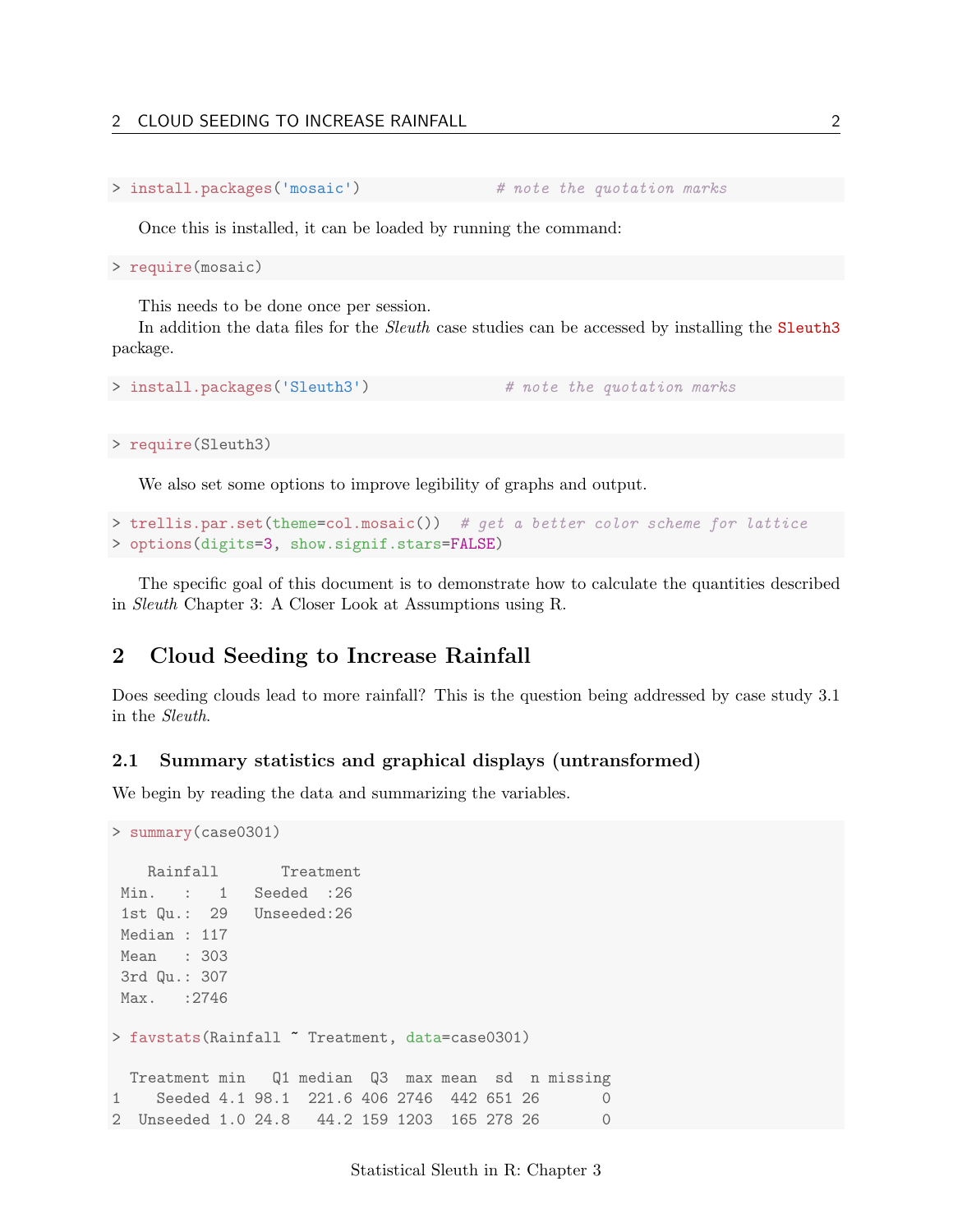# 2 CLOUD SEEDING TO INCREASE RAINFALL 3

A total of 52 subjects were included in this data: 26 seeded days and 26 unseeded days (Display 3.1, page 59).

```
> bwplot(Rainfall ~ Treatment, data=case0301)
```


> densityplot(~Rainfall, groups=Treatment, auto.key=TRUE, data=case0301)



According to the boxplot and the density plot, the rainfall from seeded days seems to be larger than unseeded days. Both density curves are highly skewed to the right.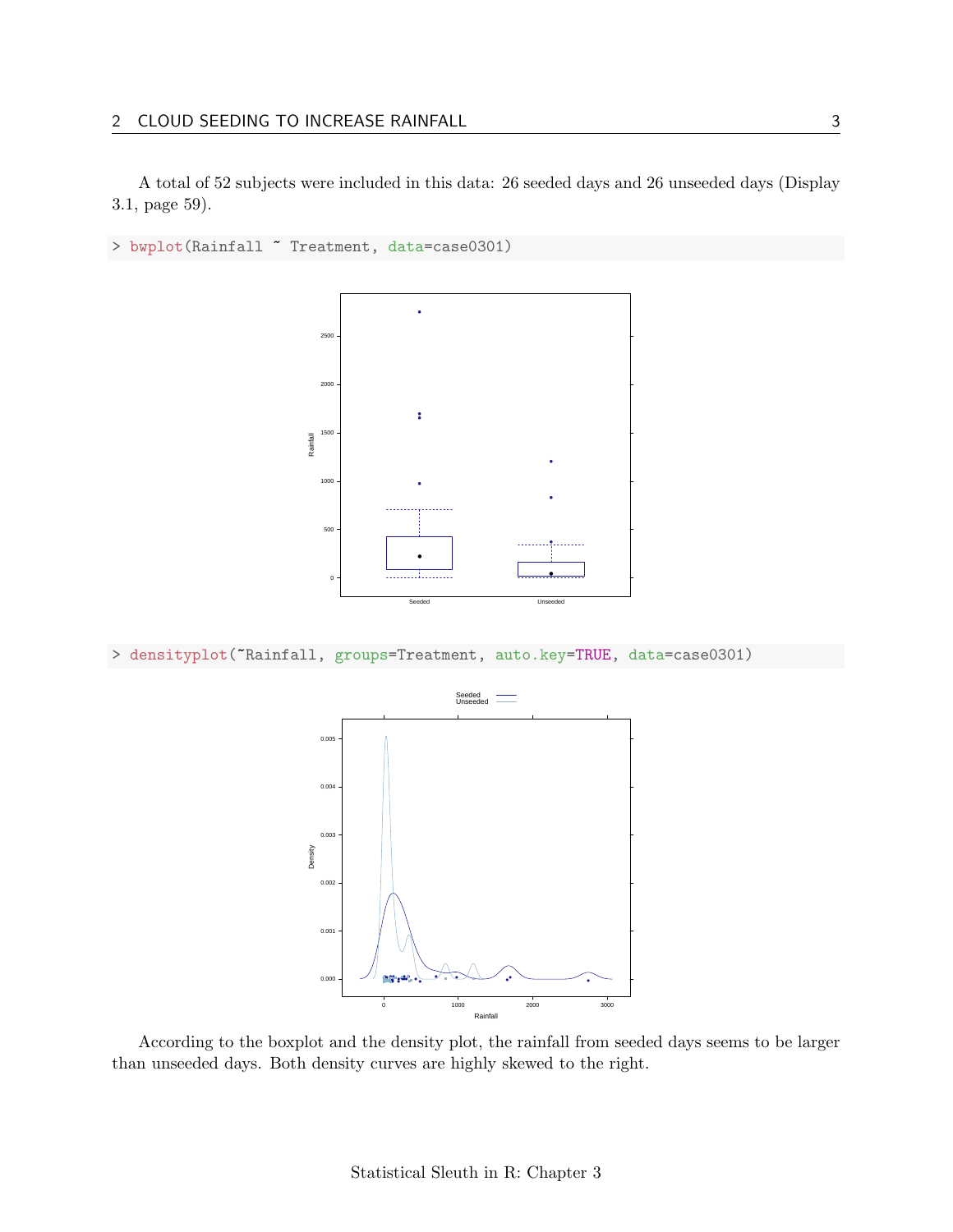## <span id="page-3-0"></span>2.2 Summary statistics and graphical display (transformed)

The skewness suggests that there is a need to apply a logarithmic transformation. The transformed data is shown on page 73 (Display 3.9).

```
> case0301 = transform(case0301, lograin=log(Rainfall))
> favstats(lograin ~ Treatment, data=case0301)
 Treatment min Q1 median Q3 max mean sd n missing
1 Seeded 1.41 4.58    5.40    6.00    7.92    5.13    1.60    26    0
2 Unseeded 0.00 3.21 3.79 5.07 7.09 3.99 1.64 26 0
```
> bwplot(lograin ~ Treatment, data=case0301)



> densityplot(~lograin, groups=Treatment, auto.key=TRUE, data=case0301)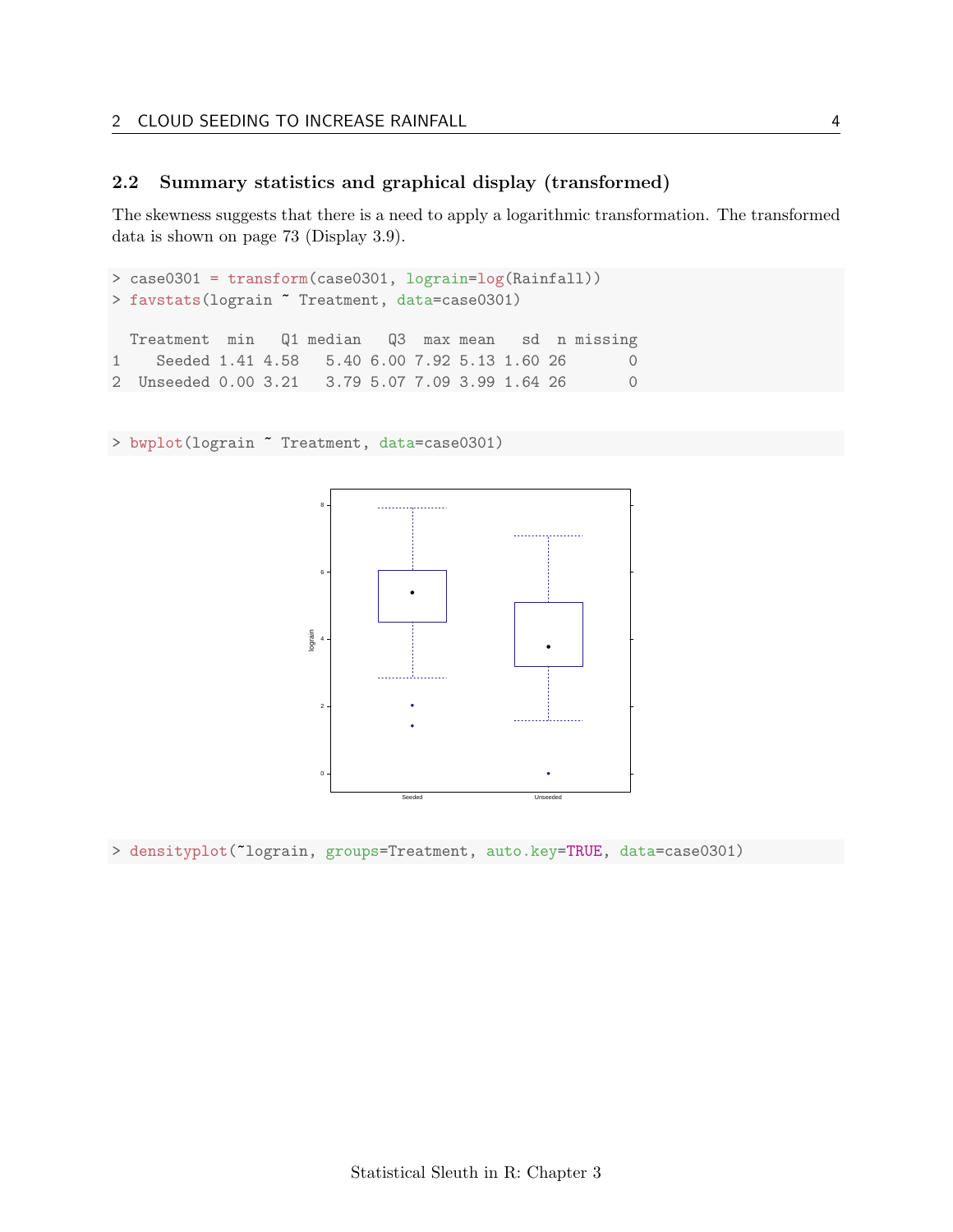

The log transformation reduces the skewness of these two distributions.

## <span id="page-4-0"></span>2.3 Inferential procedures (two-sample t-test)

```
> t.test(Rainfall ~ Treatment, var.equal=FALSE, data=case0301)
Welch Two Sample t-test
data: Rainfall by Treatment
t = 2, df = 30, p-value = 0.05
alternative hypothesis: true difference in means is not equal to 0
95 percent confidence interval:
  -4.76 559.56
sample estimates:
 mean in group Seeded mean in group Unseeded
                   442 165
> t.test(Rainfall ~ Treatment, var.equal=TRUE, data=case0301)
Two Sample t-test
data: Rainfall by Treatment
t = 2, df = 50, p-value = 0.05
alternative hypothesis: true difference in means is not equal to 0
95 percent confidence interval:
  -1.43 556.22
sample estimates:
```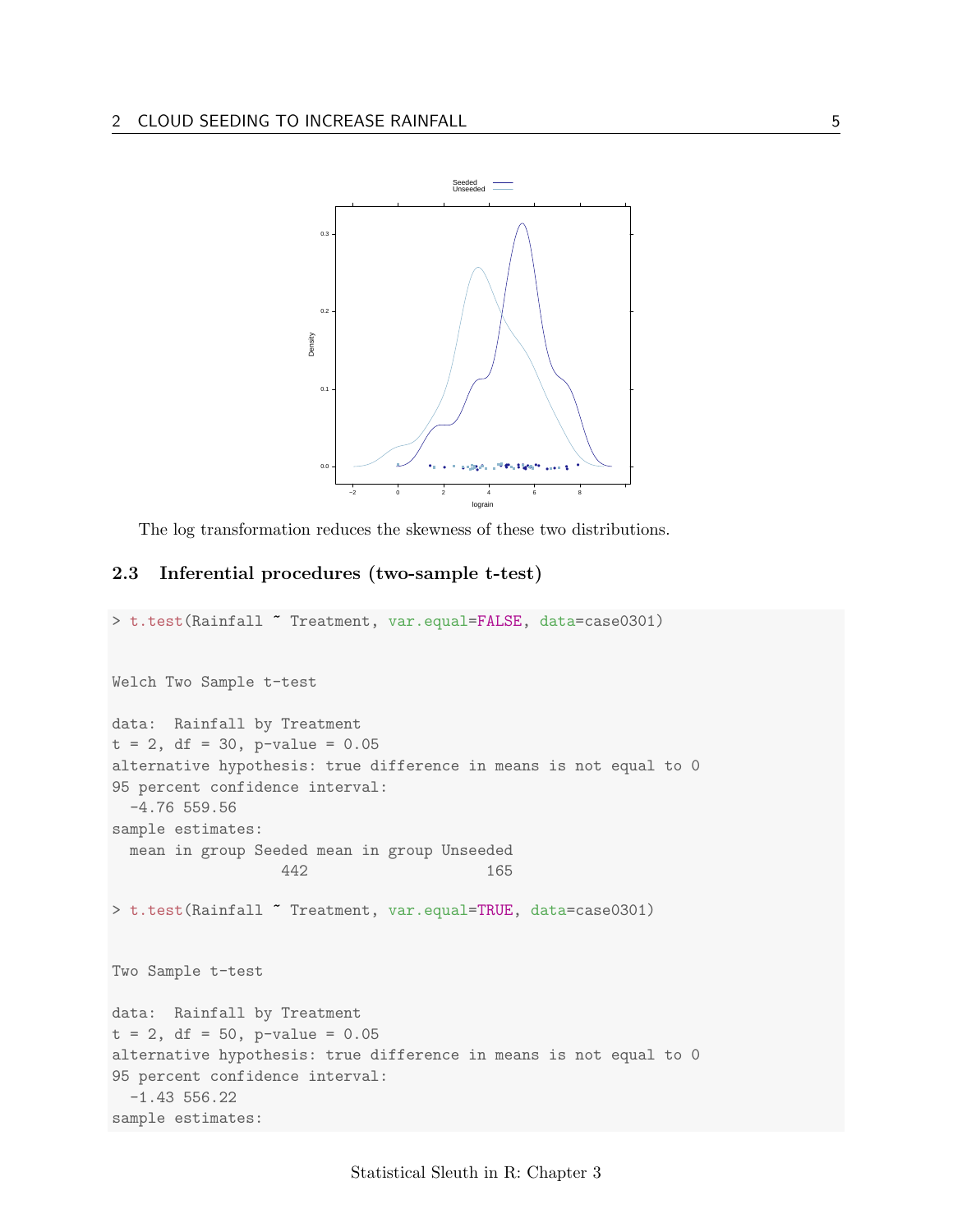#### 2 CLOUD SEEDING TO INCREASE RAINFALL 6

mean in group Seeded mean in group Unseeded 442 165

The following corresponds to the calculations on page 73.

```
> summary(lm(lograin ~ Treatment, data=case0301))
Call:
lm(formula = logram \text{ Treatment}, data = case0301)Residuals:
  Min 1Q Median 3Q Max
-3.990 -0.745 0.162 1.019 3.102
Coefficients:
                Estimate Std. Error t value Pr(>|t|)
(Intercept) 5.134 0.318 16.15 <2e-16
TreatmentUnseeded -1.144 0.450 -2.54 0.014
Residual standard error: 1.62 on 50 degrees of freedom
Multiple R-squared: 0.115,Adjusted R-squared: 0.0969
F-statistic: 6.47 on 1 and 50 DF, p-value: 0.0141
> ttestlog = t.test(lograin ~ Treatment, data=case0301); ttestlog
Welch Two Sample t-test
data: lograin by Treatment
t = 3, df = 50, p-value = 0.01
alternative hypothesis: true difference in means is not equal to 0
95 percent confidence interval:
0.241 2.047
sample estimates:
 mean in group Seeded mean in group Unseeded
                5.13 3.99
```
#### <span id="page-5-0"></span>2.4 Interpretation of log model

The following code is used to calculate the "Statistical Conclusion" on page 59. First, we want to calculate the multiplier.

> obslogdiff = -diff(mean(lograin ~ Treatment, data=case0301)); obslogdiff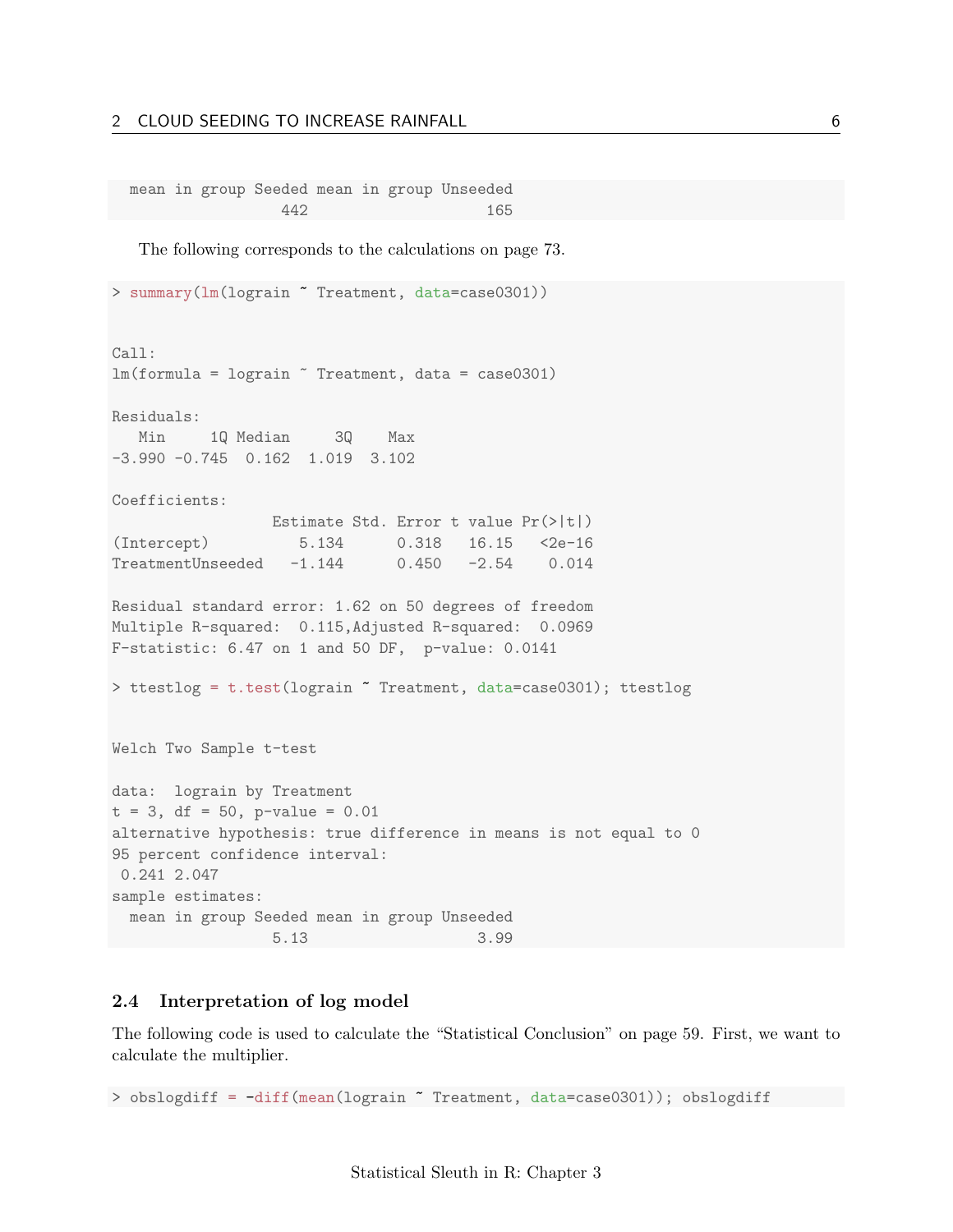```
Unseeded
   1.14
> multiplier = exp(obslogdiff); multiplier
Unseeded
 3.14
```
Next we can calculate the 95% confidence interval for the multiplier.

```
> ttestlog$conf.int
[1] 0.241 2.047
attr(,"conf.level")
[1] 0.95
> exp(ttestlog$conf.int)
[1] 1.27 7.74
attr(,"conf.level")
[1] 0.95
```
# <span id="page-6-0"></span>3 Effects of Agent Orange on Troops in Vietnam

Is dioxin concentration related to veteran status? This is the question being addressed by case study 3.2 in the Sleuth.

### <span id="page-6-1"></span>3.1 Summary statistics and graphical display

We begin by reading the data and summarizing the variables.

```
> summary(case0302)
    Dioxin Veteran
Min. : 0.0 Other : 97
1st Qu.: 3.0 Vietnam:646
Median : 4.0
Mean : 4.3
3rd Qu.: 5.0
Max. : 45.0
> favstats(Dioxin ~ Veteran, data=case0302)
 Veteran min Q1 median Q3 max mean sd n missing
1 Other 0 3 4 5 15 4.19 2.30 97 0
2 Vietnam 0 3 4 5 45 4.26 2.64 646 0
```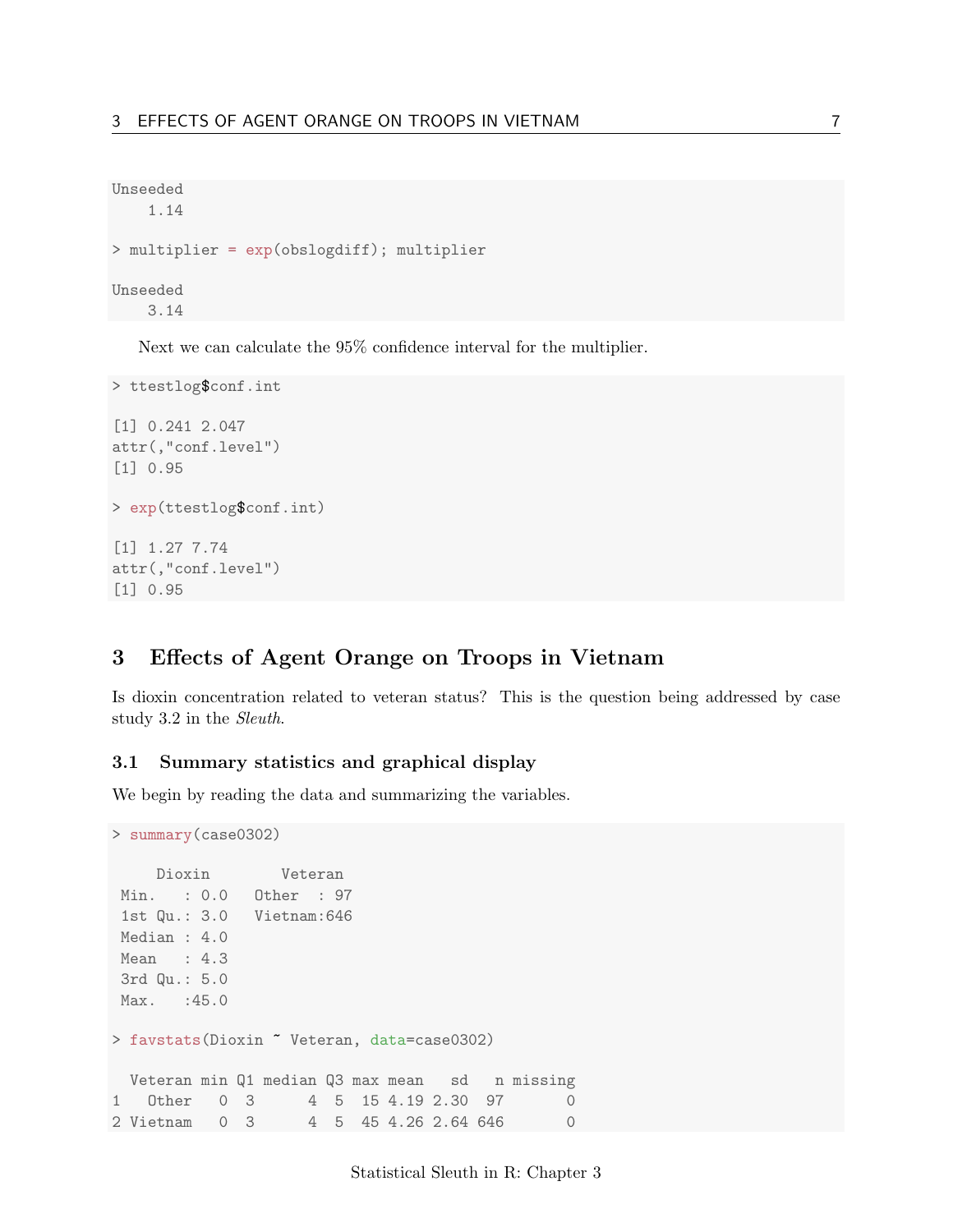A total of 743 veterans were included in this data: 646 served in Vietnam during 1967 and 1968 and 97 served in US or Germany during 1965 and 1971.





> densityplot(~Dioxin, groups=Veteran, auto.key=TRUE, data=case0302)



Both distributions are highly skewed to the right.

## <span id="page-7-0"></span>3.2 Inferential procedures (two-sample t-test)

The following code is used to calculate the "Statistical Conclusion" on page 62.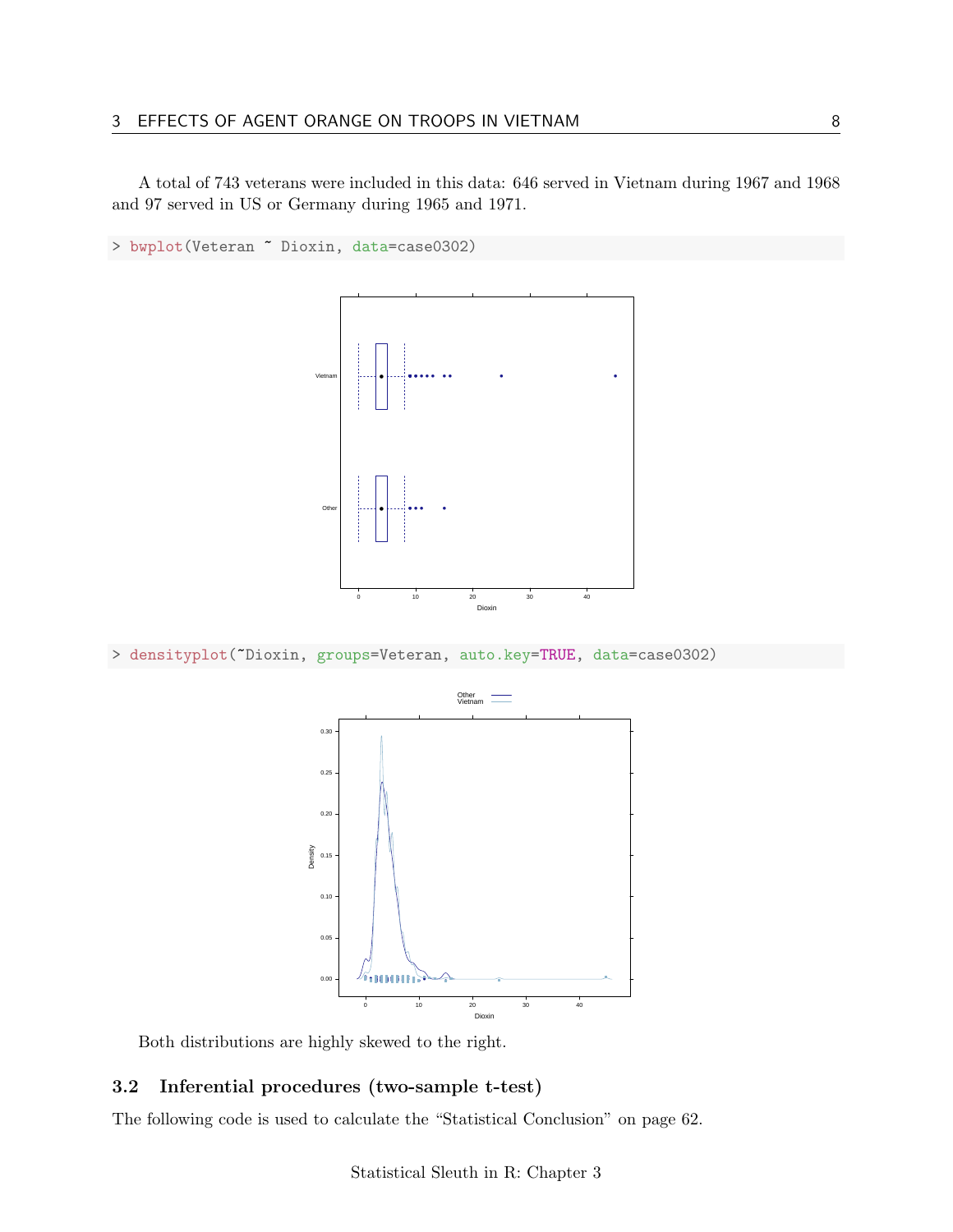```
> t.test(Dioxin ~ Veteran, var.equal=TRUE, alternative="less", data=case0302)
Two Sample t-test
data: Dioxin by Veteran
t = -0.3, df = 700, p-value = 0.4
alternative hypothesis: true difference in means is less than 0
95 percent confidence interval:
  -Inf 0.392
sample estimates:
 mean in group Other mean in group Vietnam
                4.19 4.26
> t.test(Dioxin ~ Veteran, var.equal=TRUE, data=case0302)$conf.int
[1] -0.631 0.482
attr(,"conf.level")
[1] 0.95
```
So the one-sided p-value from a two-sample t-test is 0.396. The  $95\%$  confidence interval is  $(-0.63,$ 0.48). Notice that because of the way we ordered our variables, the confidence interval shown in our analysis is different from that of the book (our confidence intervals are inverse). This is of no consequence, as the difference between the groups is still the same.

#### <span id="page-8-0"></span>3.3 Removing outliers

We will remove two extreme observations from the data. First we remove observation 646 and perform a t-test (Display 3.7, page 70).

```
> \cose0302.2 = \case0302[-c(646), ]> t.test(Dioxin ~ Veteran, alternative="less", data=case0302.2)
Welch Two Sample t-test
data: Dioxin by Veteran
t = -0.05, df = 100, p-value = 0.5
alternative hypothesis: true difference in means is less than 0
95 percent confidence interval:
-Inf 0.4
sample estimates:
 mean in group Other mean in group Vietnam
                4.19 4.20
```
Next we remove observations 645 and 646 and perform a t-test.